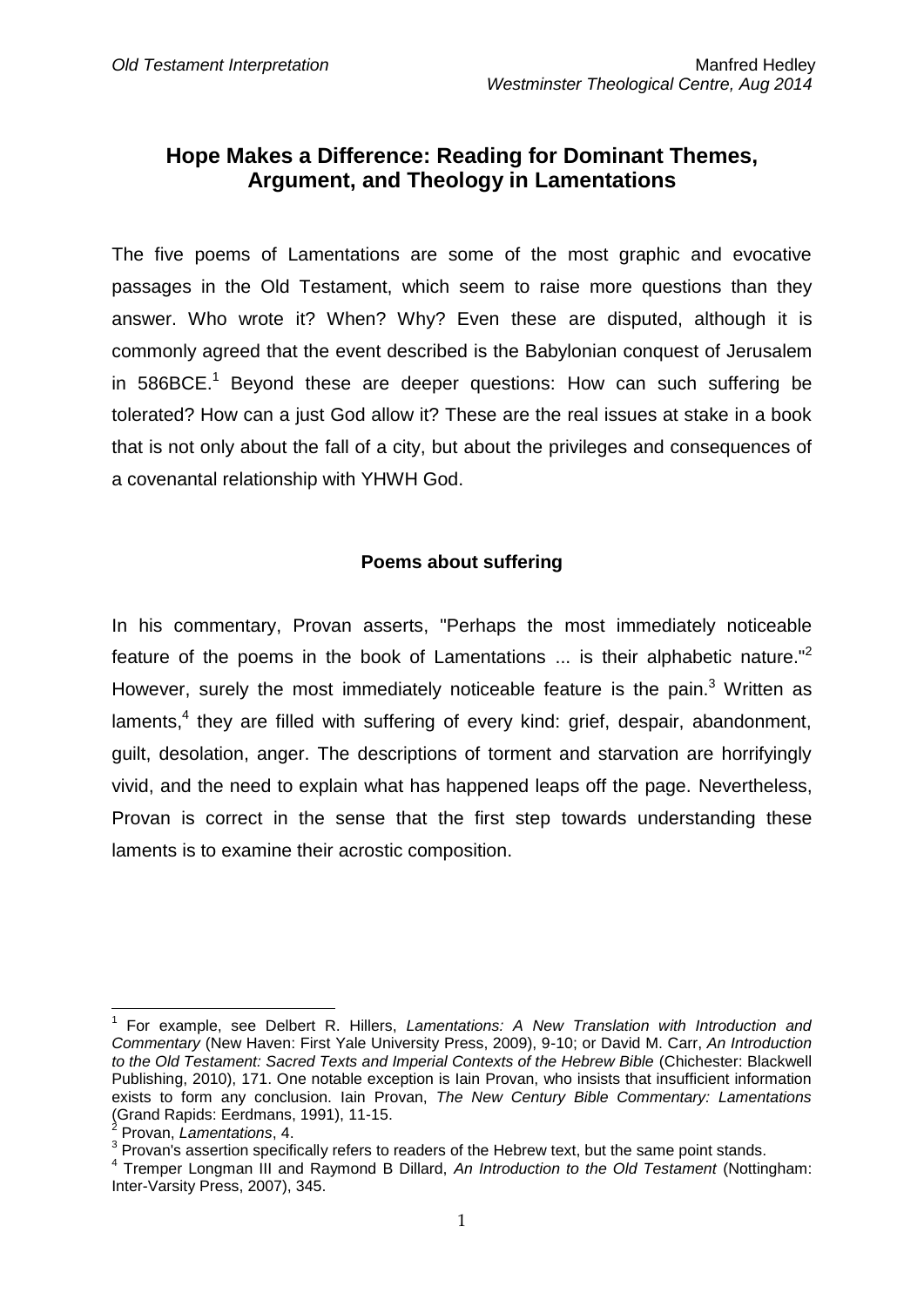It has been suggested that this was employed as an aid to communal use.<sup>5</sup> It seems likely that Lamentations was recited to commemorate the destruction of the temple from early on, $6$  so the alphabetic structure would make it easier to remember. However, the inconsistency of the acrostics, including two different letter orders through ch.1-4, and no acrostic at all in ch.5 (albeit still in 22 verses), would seem to contradict this theory. Perhaps more plausible is that it offers a sense of completeness,<sup>7</sup> a comprehensive A-Z of the subject matter,<sup>8</sup> or "giving voice to Jerusalem's experience of suffering."<sup>9</sup> However, this too seems to underestimate the significance of the inconsistencies in the poetic form.<sup>10</sup>

Of course, these might be explained by multiple authors,<sup>11</sup> but I agree with Brug that the overall coherence of Lamentations points to a single author, or at least, an editor collating the book for a single purpose.<sup>12</sup> The question is, what was this purpose - to hold us in a place of suffering, or take us on a journey through it?

### **Poems about hope**

The notable presence of hope amid the horror (Lam 3:21-42) would seem the most likely indicator. Some argue that any hope is only temporary and defaults to

 5 See for example Norman K. Gottwald, *Studies in the Book of Lamentations* (London: SCM Press, 1954), 23-25; Eli Assis, "The Alphabetic Acrostics in the Book of Lamentations," *Catholic Biblical Quarterly*, 69 (2007): 710-724, p. 712.

<sup>&</sup>lt;sup>6</sup> Robert Davidson, Jeremiah volume 2 and Lamentations (Philadelphia: The Westminster Press,

<sup>1985), 167;</sup> Hillers, *Lamentations*, 6-7. 7 Philippe Guillaume, "Lamentations 5: The Seventh Acrostic," *Journal of Hebrew Scriptures* 9 (2009): 1-6, p. 2; Johan Renkema, "The Meaning of the Parallel Acrostics in Lamentations," *Vetus testamentum* 45 (1995): 379-83, p. 379. 8

See for example John F. Brug, "Near Eastern Acrostics and Biblical Acrostics: Biblical Acrostics and their Relationship to Other Ancient Near Eastern Acrostics," *Wisconsin Lutheran Seminary Library*, 1997 4, <http://www.wlsessays.net/files/BrugAcrostics.pdf>; J. Andrew Dearman, *The NIV Application Commentary: Jeremiah, Lamentations* (Grand Rapids: Zondervan, 2002), 428.

<sup>9</sup> F. W. Dobbs-Allsopp, *Interpretation: Lamentations* (Louisville: Westminster John Knox Press, 2002), 33. See also Hillers, *Lamentations*, 27 and David Pawson, *Unlocking the Bible: A Unique Overview of the Whole Bible* (London: Collins, 2003), 591-93.

<sup>&</sup>lt;sup>10</sup> Elie Assis argues a similar point, although coming to different conclusions. Assis, "The Alphabetic Acrostics in the Book of Lamentations," 715-719.

<sup>11</sup> See for example Cornelius B. Houk, "Multiple Poets in Lamentations," *Journal for the Study of the Old Testament* 30 (2005); Max Löhr, *Die Klagelieder des Jeremías* (Göttingen: Vandenhoeck & Ruprecht, 1906), xiv-xv.

<sup>12</sup> Brug, "Near Eastern Acrostics and Biblical Acrostics," 2; see also Dobbs-Allsopp, *Lamentations*, 5; Elie Assis, "The Unity of the Book of Lamentations," *Catholic Biblical Quarterly* 71 (2009): 306-329, pp. 306-10.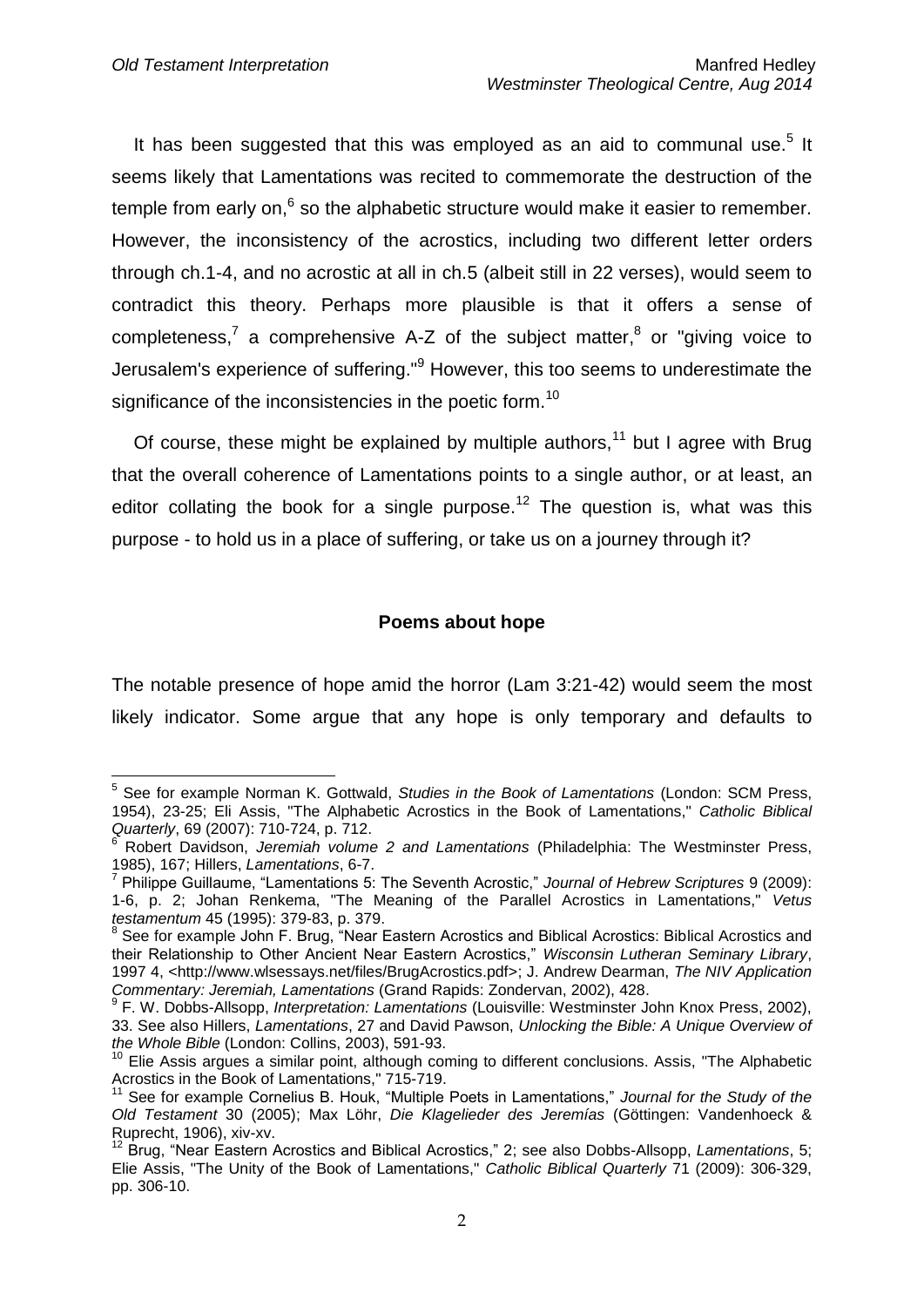suffering,<sup>13</sup> thereby accentuating the inescapability of it and holding the reader in the place of pain. This would be consistent with its use as a community lament, but is insufficient to address the emphasis of that hope: that God will restore His people, (Lam 3:31). This hope, reaffirmed in the concluding sentiments of the book (Lam 5:21), insists upon a journey towards renewal.

Others maintain that positioning hope at the heart of Lamentations suggests a centrality of theme, what Renkema calls its "concentric structure."<sup>14</sup> Such a structure would seem to elevate hope as the principle theme in Lamentations: in the midst of suffering, hope may be found to offer an escape.<sup>15</sup> However, although the evidence for concentricity is compelling,<sup>16</sup> it is undermined by the natural progression of the poems themselves, and so they cannot be only concentric. Lamentations was, after all, composed to be heard as much as read, experienced as much as studied, so that the journey from start to finish is unavoidable, and takes us back into suffering that cannot be escaped.

To resolve this, we must return to the inconsistency of the poetic form. The shifting acrostic nature of Lamentations, from 3-line strophes in  $ch.1-2$ ,<sup>17</sup> building to 3-verse strophes in ch.3, before fading away to 2-line strophes in ch.4 and finally 1 line, non-acrostic strophes in ch.5, is well documented;<sup>18</sup> something Dobbs-Allsopp describes as adding "a trajectory and a sense of dynamism."<sup>19</sup> So, the form itself indicates a direction, a sub-plot to the foreground misery, in which hope is not the

<sup>1</sup> <sup>13</sup> Provan, *Lamentations*, 22-23; Pamela Jean Owens, "Personification and Suffering in Lamentations 3," *Austin Seminary Bulletin* 105 (1990): 75-90, pp.83-86.

<sup>14</sup> Johan Renkema, "The Literary Structure of Lamentations," in *The Structural Analysis of Biblical and Canaanite Poetry* (ed. Willem van der Meer and Johannes C. de Moor; Sheffield: JSOT Press, 1988), 294-396, p. 297.

<sup>&</sup>lt;sup>15</sup> Guillaume makes the same point, although his suggestion of a hidden acrostic message of praise to support this seems far-fetched. Guillaume, "Lamentations 5: The Seventh Acrostic," 3-5; see also Jože Krašovec, "The Source of Hope in the Book of Lamentations," *Vetus testamentum* 42 (1992); William J. Dumbrell, *The Faith of Israel: A Theological Survey of the Old Testament* (Leicester: Apollos, 2002), 295-97; Jill Middlemas, "The Violent Storm in Lamentations," *Journal for the Study of the Old Testament* 29 (2004), 81-97.

<sup>16</sup> Elie Assis, "The Unity in the Book of Lamentations," 310-328.

<sup>&</sup>lt;sup>17</sup> Freedman identifies two exceptions to this otherwise consistent pattern in 1:7 and 2:19: David Noel Freedman, "Acrostics and Metrics in Hebrew Poetry," *Harvard Theological Review* 65 (1972): 367-92, pp. 378-81.

<sup>18</sup> See for example Douglas Stuart, *Old Testament Exegesis: A Handbook for Students and Pastors* (Louisville: Westminster John Knox Press, 2001), 46; Davidson, *Jeremiah and Lamentations*, 168-69; Hillers, *Lamentations*, 24-25; Dobbs-Allsopp, *Lamentations*, 17.

<sup>19</sup> Dobbs-Allsopp, *Lamentations*, 18.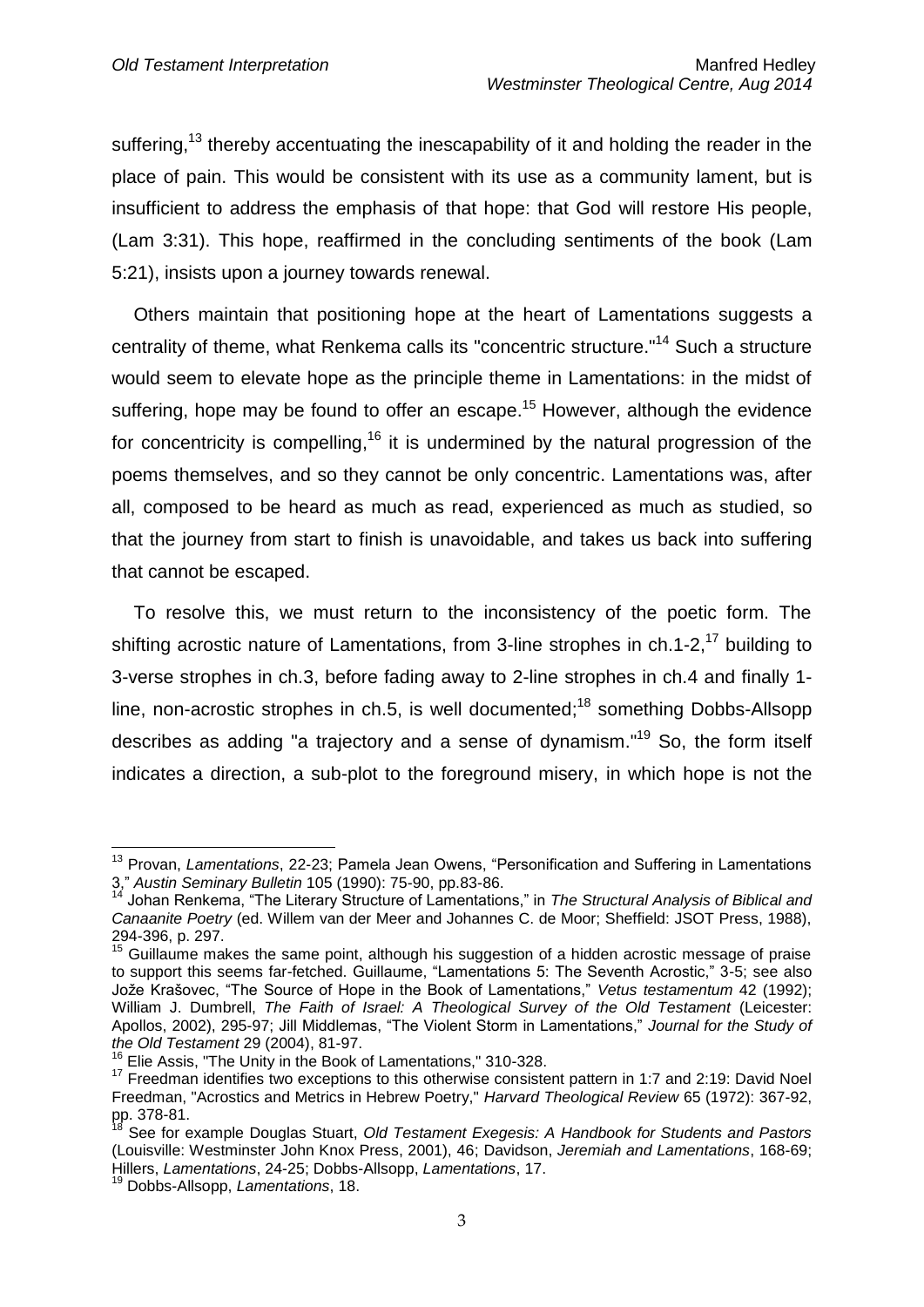climax but the turning point, altering the trajectory of God's people. What starts as a contained literary discipline begins to unravel with the impact of hope.<sup>20</sup>

This is reinforced when we examine the content either side of 3:21-42. The suffering does not diminish, but the tone used to describe it changes. There are sixty-seven accusations made against God between 1:1-3:20, plus six acknowledgements of Israel's own sin, as blame and guilt form the lens through which their suffering is viewed. $^{21}$  Whereas, only six accusations are made between 3:43-4:22 (none at all in ch.5) and only three references to Israel's guilt. Instead, we find an emphasis on seeking God for justice (e.g. 3:58-66) and restoration (e.g. 4:22, 5:19-22).

What stands in the middle is a personal reflection on God's nature, which gives rise to hope, not that the suffering can be escaped but that within it, God's faithfulness may be found (Lam 2:17, 3:23-24, 26, 31), and with it, His continued love for Israel (Lam 3:22, 32). This hope does not extinguish the pain, but it influences the poet's attitude towards it and towards God, as he calls Israel to repentance (Lam 3:40-41).

### **Poems about covenant**

Immediately following this comes a second appeal, this time to God, for justice (Lam 3:42-66). Presented as a legal proceeding, $^{22}$  in which evidence is given (v42-54), a plea submitted (v55-63), and a sentence demanded (v64-66), it rises from the hope of God's faithfulness. It is notable how closely Jerusalem's desolation is described in relation to Deut 28, $^{23}$  as are its former glories remembered.<sup>24</sup> These are the

<sup>20</sup> There is not space here to consider the alternating *'ayin/pe* order, nor the sporadic *qinah* meter, but clearly both are also deliberate and, I believe, indicative of the same literary intent.

Krašovec. "The Source of Hope in the Book of Lamentations," 224-28.

<sup>&</sup>lt;sup>22</sup> Dobbs-Allsopp and Dearman refer to this only in relation to v58-60 but I suggest it characterises the entire appeal. Dobbs-Allsopp, *Lamentations*, 127; Dearman, *Jeremiah, Lamentations*, 460.

 $23$  Cf. Deut 28:16 with Lam 1:1; Deut 28:18a with Lam 1:16c or 2:12; Deut 28:25a with Lam 4:16; Deut 28:25b, 37 with Lam 3:14, 45; Deut 28:30 with Lam 5:11; Deut 28:33b-34 with Lam 1:20; Deut 28:36 with Lam 2:6, 9; Deut 28:41 with Lam 1:5; Deut 28:43 with Lam 5:8; Deut 28:44 with Lam 5:6; Deut 28:48a with Lam 2:12, 19; Deut 28:48b with Lam 1:14; Deut 28:49 with Lam 4:19; Deut 28:49-50 with Lam 2:21; Deut 28:53 with Lam 2:20, 4:10; Deut 28:54 with Lam 4:4; Deut 28:65 with Lam 1:16, 20, 2:11, 4:17, 5:17; Deut 28:68 with Lam 5:6; Deut 29:23 with Lam 4:6. We could draw similar comparisons with Lev 26:14-39.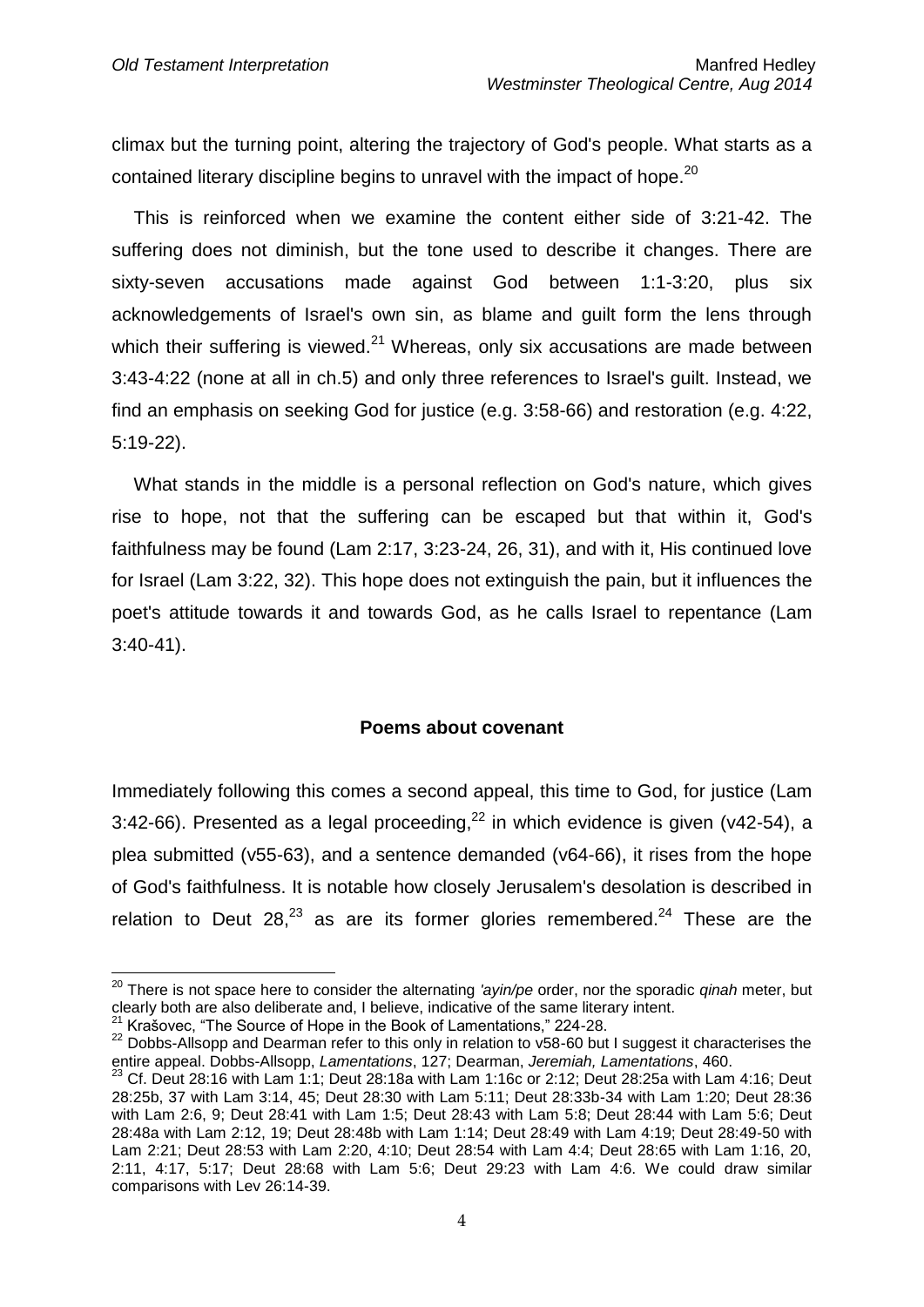blessings and the curses of the covenant.<sup>25</sup> And so, when hope is found, it is naturally God's promise to restore the covenant (Deut 30:1-10) that is called upon,  $^{26}$ as the poet dares to assert that it is not his responsibility to escape the suffering, but God's responsibility to set him free (Lam 3:58-59, 64-66).

At its heart, then, Lamentations is about the covenant relationship between God and Israel. $^{27}$  It forms the backdrop behind the poet's every thought. It shows what should have been, identifies what went wrong, and offers a path back to God's side. Indeed, it is the covenant that permits Israel to lament against God in the first place!<sup>28</sup> I suggested above that the big questions of Lamentations are how such suffering can be tolerated, and how a just God can allow it. The answer to both, says Lamentations, lies in a full understanding of the covenant. Or rather, such an understanding reveals these to be the wrong questions. In a covenant relationship it is not a question of how God can allow it, but how could he not, given His faithfulness to His promises (Lam 2:17). On the other hand, nor is it a question of tolerating the suffering, but of finding God within it, allowing Him to bring hope, and walking with Him towards restoration (Lam 3:22-26, 31-33, 40-41).<sup>29</sup>

#### **Poems for today**

It would be easy to disregard Lamentations merely as a record of past troubles. Indeed, Brueggemann has argued that this has happened, to the detriment of all.<sup>30</sup> In particular, he has identified two dangers from the loss of lament as a legitimate expression of faith. The first is "the loss of genuine covenant interaction." That is to

<sup>&</sup>lt;sup>24</sup> Cf. Deut 28:10 with Lam 1:1, 4:12; Deut 28:11 with Lam 1:7, 4:1; Deut 28:13 with Lam 1:1, 2:15. Again, we could run a similar comparison with Lev 26:1-13, especially noting Lev 26:11-12 cf. Lam 2:1, 6-7.

<sup>25</sup> See also Delbert R. Hillers, "History and Poetry in Lamentations," *Currents in Theology and Mission* 10 (1983): 155-161, pp.156-160. 10 (1983): 155-161, pp.156-160.<br><sup>26</sup> Cf. Deut 30:1-4 with Lam 3:31-32, 40-42; Deut 30:7 with Lam 3:64-66, 4:21-22; Deut 30:9 with Lam

 $\frac{5:21}{27}$ .

<sup>27</sup> Longman III and Dillard, *Introduction to the Old Testament*, 352-53.

<sup>28</sup> Walter Brueggemann, "The Costly Loss of Lament," *Journal for the Study of the Old Testament* 36  $(1986)$ : 57-71, p. 59.

Perhaps also hinted at in ch.5 by the use of an extra stress in every cola to include the name of YHWH: David Noel Freedman, "Acrostic Poems in the Hebrew Bible: Alphabetic and Otherwise," *Catholic Biblical Quarterly* 48 (1986): 408-431, p. 423.

Brueggemann, "The Costly Loss of Lament," 59-60.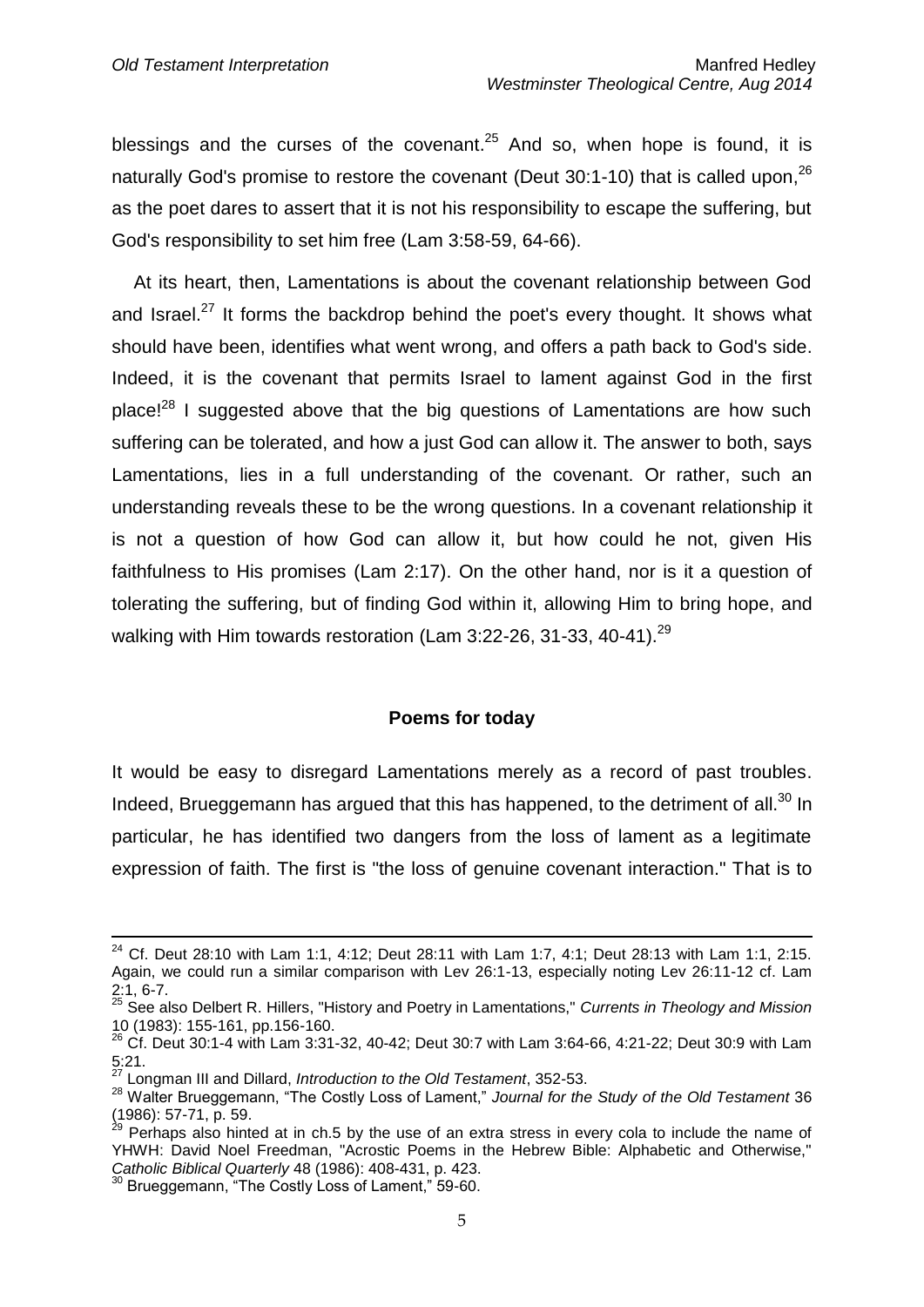say, the open dialogue between God and His people is stunted by their inequality.<sup>31</sup> The second is "the stifling of the question of theodicy," characterised by a diminished capacity to pursue justice. $32$ 

These aspects are fundamental to the New Covenant (Jer 31:31-34), drawing criticism from Jesus when they are disregarded (Matt 23:23), and so the example of Lamentations stands as a model for a healthy covenant relationship with God, especially in the midst of struggle. Provan's claim that "it is only in the sense that Lamentations is a book about suffering that it can have contemporary meaning"<sup>33</sup> is, however, too limited in scope, for it underestimates the message of hope.

The simple message of Lamentations is that even in the greatest darkness, hope may be found, and hope can make a difference. It gives strength in the face of fear.<sup>34</sup> understanding in confusion, comfort in despair, because the hope on offer is not that you will get out, but that God will come in. $35$  Finally, we must remember that it is a personal encounter that gives rise to this hope. When we start with "The Lord is good" (Lam 3:25), then His compassion and love (3:32) are bound to follow.

<sup>&</sup>lt;sup>31</sup> Brueggemann, "The Costly Loss of Lament," 60-61.

<sup>&</sup>lt;sup>32</sup> Brueggemann, "The Costly Loss of Lament," 61-64.

<sup>33</sup> Provan, *Lamentations*, 24.

<sup>34</sup> Hillers, *Lamentations*, 4.

<sup>35</sup> Cf. Claus Westerman, "The Complaint Against God," in *God in the Fray: A Tribute to Walter Brueggemann* (ed. Tod Linafelt and Timothy K. Beal; Minneapolis: Fortress, 1998), 233-41, p. 236.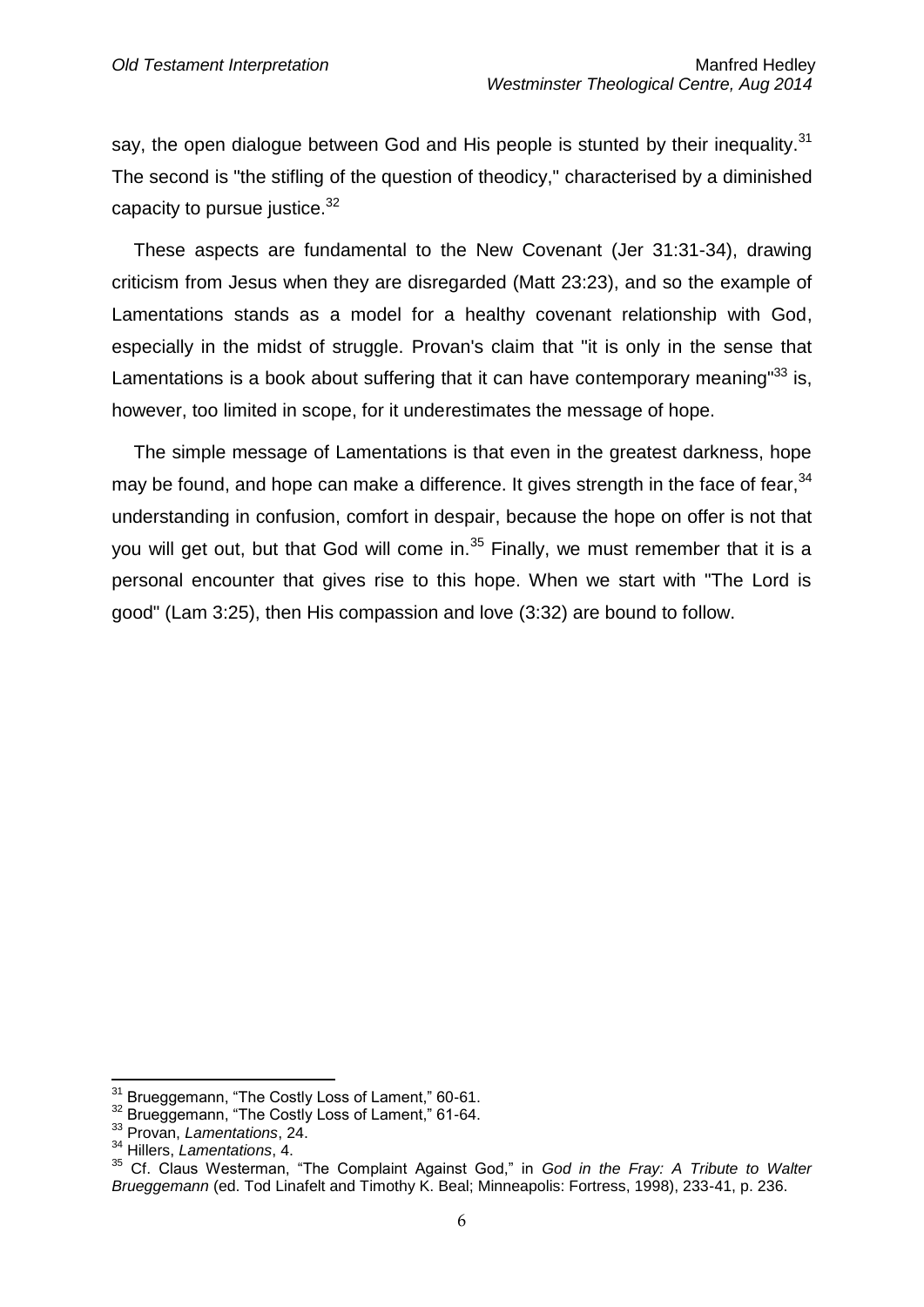# **Bibliography**

Assis, Elie. "The Alphabetic Acrostics in the Book of Lamentations." *Catholic Biblical Quarterly* 69, no. 4(2007): 710-724.

Assis, Elie. "The Unity of the Book of Lamentations." *Catholic Biblical Quarterly* 71, no. 2(2009): 306-329.

Boase, Elizabeth. "Constructing Meaning in the Face of Suffering: Theodicy in Lamentations." *Vetus testamentum* 58(2008): 449-68.

Brueggemann, Walter. "The Costly Loss of Lament." *Journal for the Study of the Old Testament* 36(1986): 57-71.

Brug, John F. "Near Eastern Acrostics and Biblical Acrostics: Biblical Acrostics and their Relationship to Other Ancient Near Eastern Acrostics." *Wisconsin Lutheran*  Seminary Library 1997. <http://www.wlsessays.net/files/BrugAcrostics.pdf>.

Carr, David M. *An Introduction to the Old Testament: Sacred Texts and Imperial Contexts of the Hebrew Bible.* Chichester: Blackwell Publishing, 2010.

Davidson, Robert. *Jeremiah volume 2 and Lamentations.* Philadelphia: The Westminster Press, 1985.

Dearman, J. Andrew. *The NIV Application Commentary: Jeremiah, Lamentations.* Grand Rapids: Zondervan, 2002.

Dobbs-Allsopp, F. W. *Interpretation: Lamentations.* Louisville: Westminster John Knox Press, 2002.

Drane, John. *An Introduction to the Bible.* Oxford: Lion Publishing, 1987.

Dumbrell, William J. *The Faith of Israel: A Theological Survey of the Old Testament.* Leicester: Apollos, 2002.

Freedman, David Noel. "Acrostic Poems in the Hebrew Bible: Alphabetic and Otherwise." *Catholic Biblical Quarterly* 48, no. 3(1986): 408-431.

Freedman, David Noel. "Acrostics and Metrics in Hebrew Poetry." *Harvard Theological Review* 65, no. 3(1972): 367-392.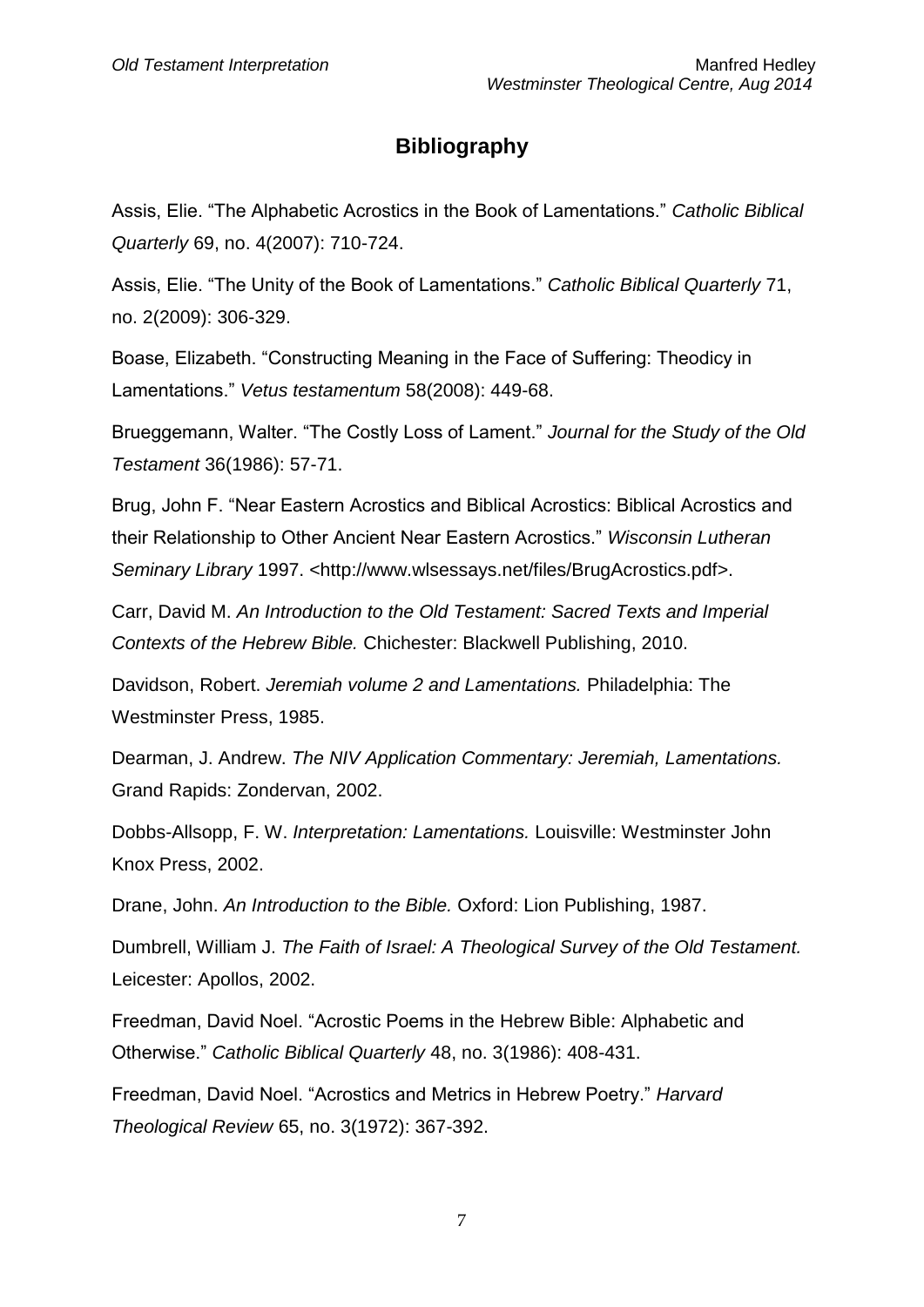Gottwald, Norman K. *Studies in the Book of Lamentations.* London: SCM Press, 1954.

Green, Joel B., and Jacqueline E. Lapsley, eds. *The Old Testament and Ethics: A Book-By-Book Survey.* Grand Rapids: Baker Academic, 2013.

Guillaume, Philippe. "Lamentations 5: The Seventh Acrostic." *Journal of Hebrew Scriptures* 9(2009): 1-6.

Hillers, Delbert R. "History and Poetry in Lamentations." *Currents in Theology and Mission* 10, no. 3(1983): 155-161.

—. *Lamentations: A New Translation with Introduction and Commentary.* New Haven: First Yale University Press, 2009.

Houk, Cornelius B. "Multiple Poets in Lamentations." *Journal for the Study of the Old Testament* 30, no. 1(2005): 111-125.

Krašovec, Jože. "The Source of Hope in the Book of Lamentations." *Vetus testamentum* 42, no. 2(1992): 223-233.

Linafelt, Tod. "The Refusal of a Conclusion in the Book of Lamentations." *Journal of Biblical Literature* 120, no. 2(2001): 340-43.

Löhr, Max. *Die Klagelieder des Jeremías.* Göttingen: Vandenhoeck & Ruprecht, 1906.

Longman III, Tremper, and Raymond B Dillard. *An Introduction to the Old Testament.* Nottingham: Inter-Varsity Press, 2007.

Middlemas, Jill. "The Violent Storm in Lamentations." *Journal for the Study of the Old Testament* 29, no. 1(2004): 81-97.

Owens, Pamela Jean. "Personification and Suffering in Lamentations 3." *Austin Seminary Bulletin* 105, no. 2(1990): 75-90.

Pawson, David. *Unlocking the Bible: A Unique Overview of the Whole Bible.* London: Collins, 2003.

Provan, Iain. *The New Century Bible Commentary: Lamentations.* Grand Rapids: Eerdmans, 1991.